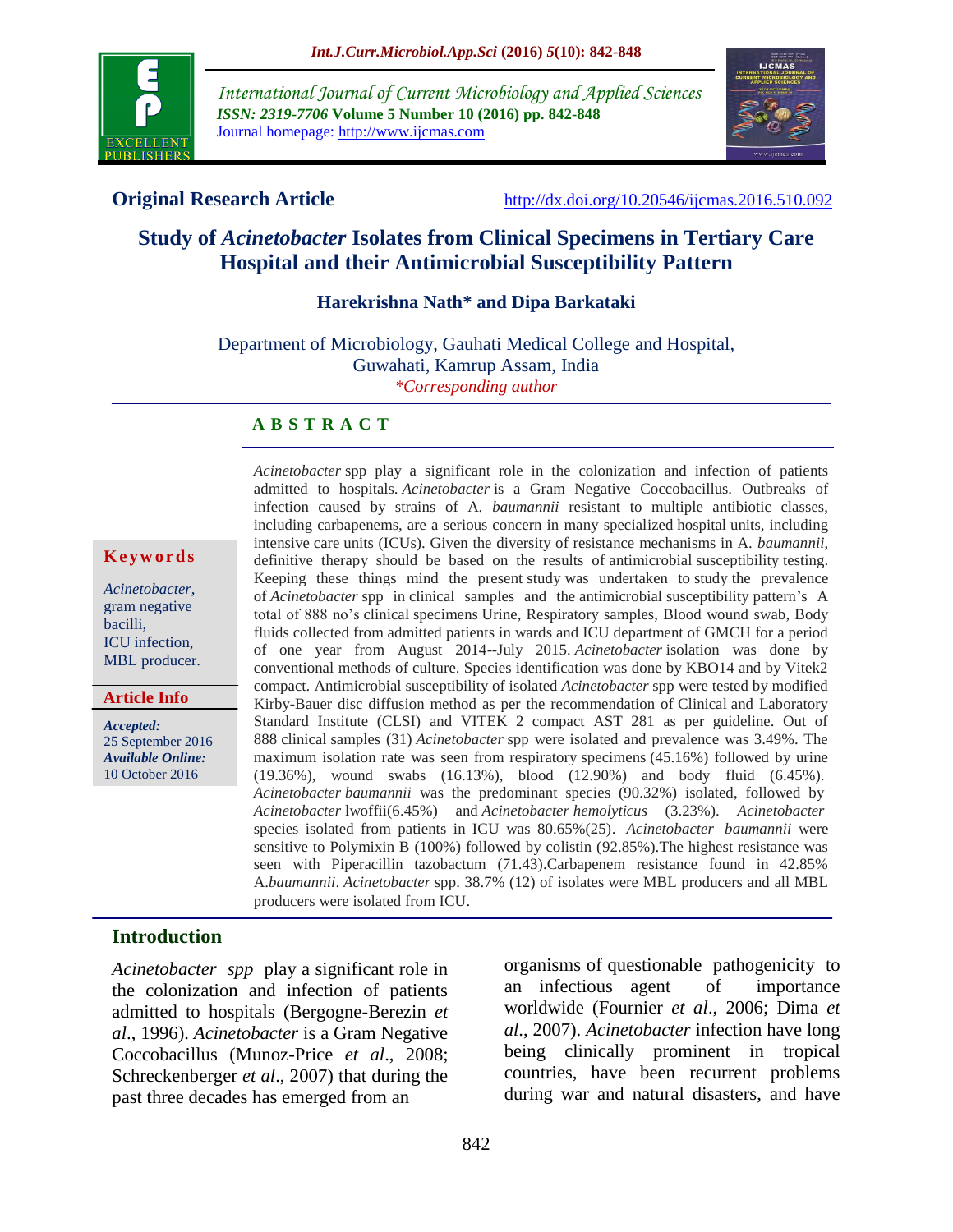recently caused multihospital outbreak in temperate climates (Lolans *et al*., 2006).

It is an opportunistic pathogen found to be associated with a wide spectrum of infection including nosocomial pneumonia, meningitis, endocarditis skin and soft tissue infections, urinary tract infection, conjunctivitis, burn wound infections and bacteramia. *Acinetobacter baumannii* is the commonest isolates from Gram- negative sepsis in immune compromised patients, posing risk for high mortality (Patwardhan *et al*., 2008).

It typically colonizes skin, the respiratory, urinary, gastrointestinal tract wounds and indwelling plastic devices of the hospitalized patients can cause infections in burn, trauma, mechanically ventilated and immunocompromised patients. It shows a special predilection for the ICU (Namita Jaggi *et al*., 2012) and more than two third of *Acinetobacter* infections are due to *Acinetobacter baumannii*.

*Acinetobacter spp* is easily isolated in standard cultures but is relatively nonreactive in many biochemical tests commonly used to differentiate among gram-negative bacilli. This can delay isolate identification by a day. *A. baumannii, A. calcoaceticus,* and *A. lwoffii* are the *Acinetobacter* species most frequently reported in the clinical literature. Because it is difficult to differentiate among *Acinetobacter* species on the basis of phenotypic characteristics, the term *A. calcoaceticus–A. baumannii* complex is sometimes used. Rational use of antimicrobial agents is critically important to prevent *Acinetobacter* infections as well as to avoid poor outcomes. Carbapenems have long been thought of as the agents of choice for serious *A. baumannii* infections. However, the clinical utility of carbapenems is increasingly jeopardized by the

production of carbapenemases. Outbreaks of infection caused by strains of *A. baumannii* resistant to multiple antibiotic classes, including carbapenems, are a serious concern in many specialized hospital units, including intensive care units (ICUs). The foremost implication of infection with carbapenem-resistant *A. baumannii* is the need to use "last-line" antibiotics such as colistin, polymyxin B, or Tigecycline (David *et al*., 2012).

Selection of empirical antibiotic therapy when *A. baumannii* is suspected is challenging and must rely on knowledge of local epidemiology. The interval from onset of infection to initiation of effective empirical therapy clearly influences outcome. Given the diversity of resistance mechanisms in *A. baumannii*, definitive therapy should be based on the results of antimicrobial susceptibility testing. Keeping these things mind the present study was undertaken with following aims and objectives.

The main objective of this study includes, to study the prevalence of *Acinetobacter* spp in clinical samples of GMCH. And also to study the antimicrobial susceptibility pattern of the isolated *Acinetobacter* spp.

# **Materials and Methods**

A total of 888 no's clinical specimens Urine, Respiratory samples (Sputum, endotracheal aspirate and bronchoalveolar lavage), Blood /catheter tips, Pus/ wound swab, Body fluids(Pleural fluid, ascetic fluid and cerebrospinal fluid etc) collected from different medical wards, surgical wards and ICU department of GMCH for a period of one year from August 2014--July 2015. The study was commenced with ethical approval and clearance certificate from the IEC, GMCH.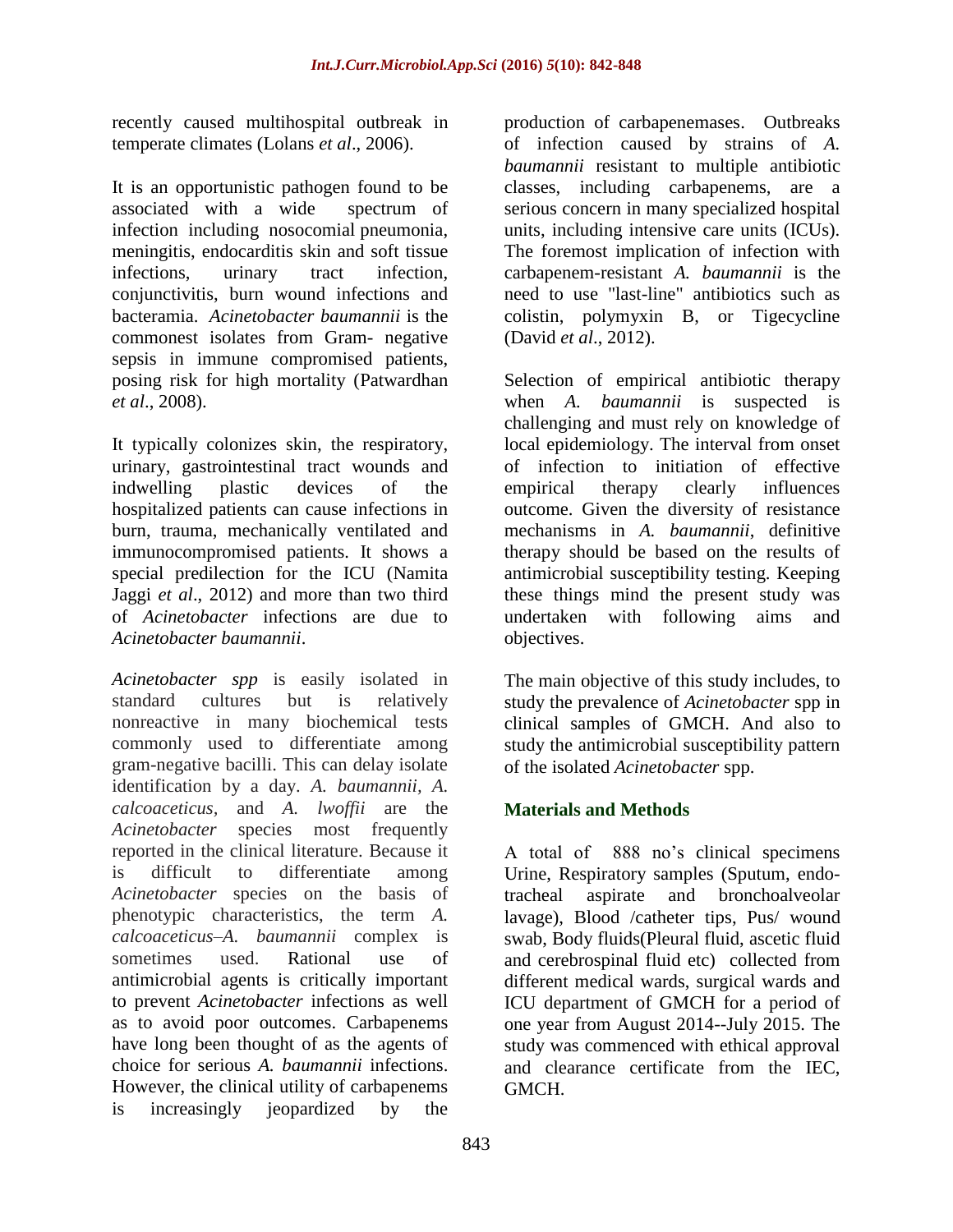### **Inclusion criteria**

All gram negative coccobacilli, strict aerobes, nonfermenter, catalase positive, oxidase negative isolates (from Hospitalized patients Patients on a ventilator, Prolonged hospital stay, Open wounds, Person with invasive devices like urinary catheters, ICU patients) were considered

# **Exclusion criteria**

OPD patients and Organism other than *Acinetobacter spp* isolated from clinical specimens was excluded from the study. *Acinetobacter* isolation was done by conventional methods of culture. Species identification was done by KBO14 and by Vitek2 compact. Antimicrobial susceptibility of isolated *Acinetobacter spp* were tested by modified Kirby-Bauer disc diffusion method as per the recommendation of Clinical and Laboratory Standard Institute (CLSI)and VITEK 2 compact AST 281) as per guideline. *Acinetobacter baumannii* ATCC19606 and *Acinetobacter lwoffii* ATCC 15309 were used as quality control strains. VITEK 2 compact –identification and sensitivity testing confirmation done by (GN card and AST 281) as per guideline.

### **Results & Discussion**

Out of 888 clinical samples (31) *Acinetobacter* spp were isolated and prevalence was 3.49%.Out of the total of 31 *Acinetobacter* isolates, the maximum isolation rate was seen from respiratory specimens (45.16%) followed by urine (19.36%), wound swabs (16.13%), blood (12.90%) and bodyfluid (6.45%). *Acinetobacter baumannii* was the predominant species (90.32%) isolated, followed by *Acinetobacter lwoffii* (6.45%) and *Acinetobacter hemolyticus* (3.23%) *Acinetobacter baumannii* was the most frequently isolated species from the clinical

specimens like respiratory, urine, wound swabs, blood and body fluids. *Acinetobacter lwoffii* was the next common species isolated from clinical specimens. The single isolate *A.hemolyticus* was isolated from specimens of blood. *Acinetobacter* species isolated from patients in ICU was 80.65%(25) and other Non ICU hospitalized patients showed lower isolation rates 19.35%.*Acinetobacter baumannii* was 96 %( 24) followed by A. lwoffii 4%(1) in ICU. Interestingly, lower isolation rates 19.35% (6) in Non ICU patients of which *Acinetobacter baumannii* was predominant 66.66% (4) followed by A.lwoffii (16.67%) and *A.hemolyticus*(16.67%).The result of sensitivity test *Acinetobacter baumannii* were sensitive to Polymixin B (100%) followed by colistin (92.85%). Tigecycline and Minocycline were the next most effective antibiotics (82.14 %), followed by Amikacin (71.43%) and cefoperazone sulbactum(64.85%).Highest resistance seen with Piperacillin tazobactum (71.43%) followed by Aztreonam (60%), doxycycline (57.14%).

Carbapenem resistance found in 42.85% *A.baumannii*. The antimicrobial susceptibility tests of the A.*baumannii* showed more resistant pattern to antimicrobial agents than *A.lwoffii* and *A.hemolyticus*. The single isolate *A.hemolyticus* found (100%) sensitive to all of the antibiotics plated. *Acinetobacter* spp. 38.7% (12) of isolates were MBL producer and all MBL producers were isolated from ICU.

In the present study, the highest number of isolates 32.26 % (10) in age group 21-40 years and 51.61 %(16) *Acinetobacter* spp isolated in male similar to the study done by Sivaranjani V *et al*., (2013).

Maximum isolation rates were seen from Respiratory samples 45.16%. similarly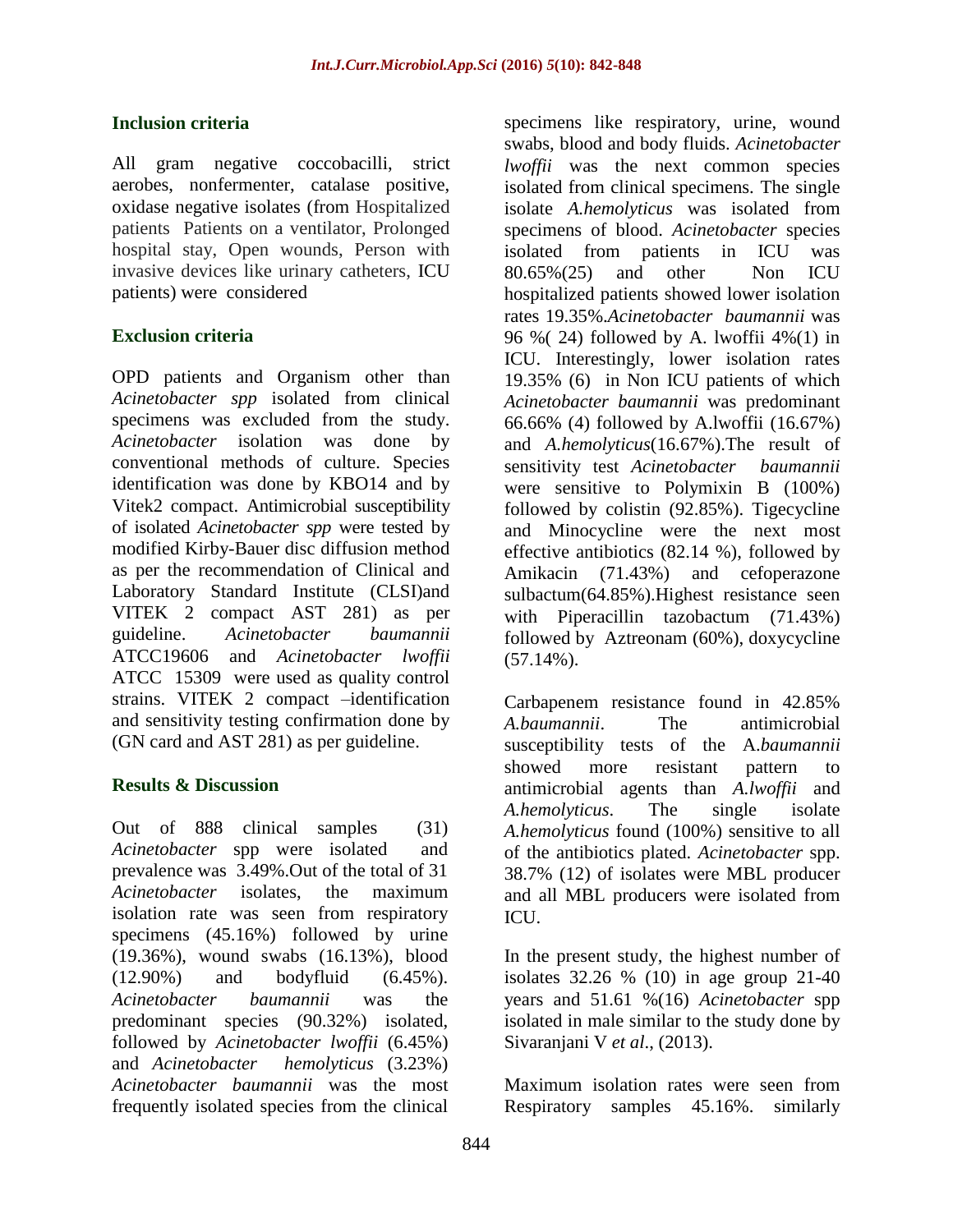Namita Jaggi *et al*., (2015) reported maximum isolates from respiratory secretions (57.4%) High isolation of *Acinetobacter*s in respiratory samples is perhaps due to its ability to survive in moist surfaces which helps in the transmission and propagation of this organism in the hospital setting.

In the study, the isolation rate of *Acinetobacter* from urine was (19.36%). similar observation was made by Sivaranjani *et al*., (2013).

In the present study, out of 31 *Acinetobacter* spp, the predominant species was A.

*baumannii*(90.32%) followed by A.lwoffii(6.45%) and *A.hemolyticus* (3.23%). similarly, Rahul Kamble *et al.,* (2012) and Sinha *et al.,* reported *Acinetobacter baumannii* as the predominant species. Predominance *A.calcoaceticus baumannii* complex is perhaps its non fastidious natures and higher prevalence in hospital environment. *Acinetobacter* spp. have emerged as particularly important organisms in intensive care units (ICUs), and this is probably related, at least in part, to the increasingly invasive diagnostic and therapeutic procedures used in hospital ICUs in recent years.

#### **Table.1** Distribution of species in ICU and Indoor

| Patient    | $No(\%)$ of            | Distribution of species $(\%)$ |           |               |
|------------|------------------------|--------------------------------|-----------|---------------|
|            | Acinetobacter isolates | Acb clx                        | A.lwoffii | A.hemolyticus |
| Indoor     | 6(19.35)               | 4(66.66)                       | 1(16.67)  | 1(16.67)      |
| <b>ICU</b> | 25(80.65)              | 24(96)                         | 1(4)      | U             |
| Total      | 31 (100)               | 28 (90.32)                     | 2(6.45)   | 1(3.23)       |



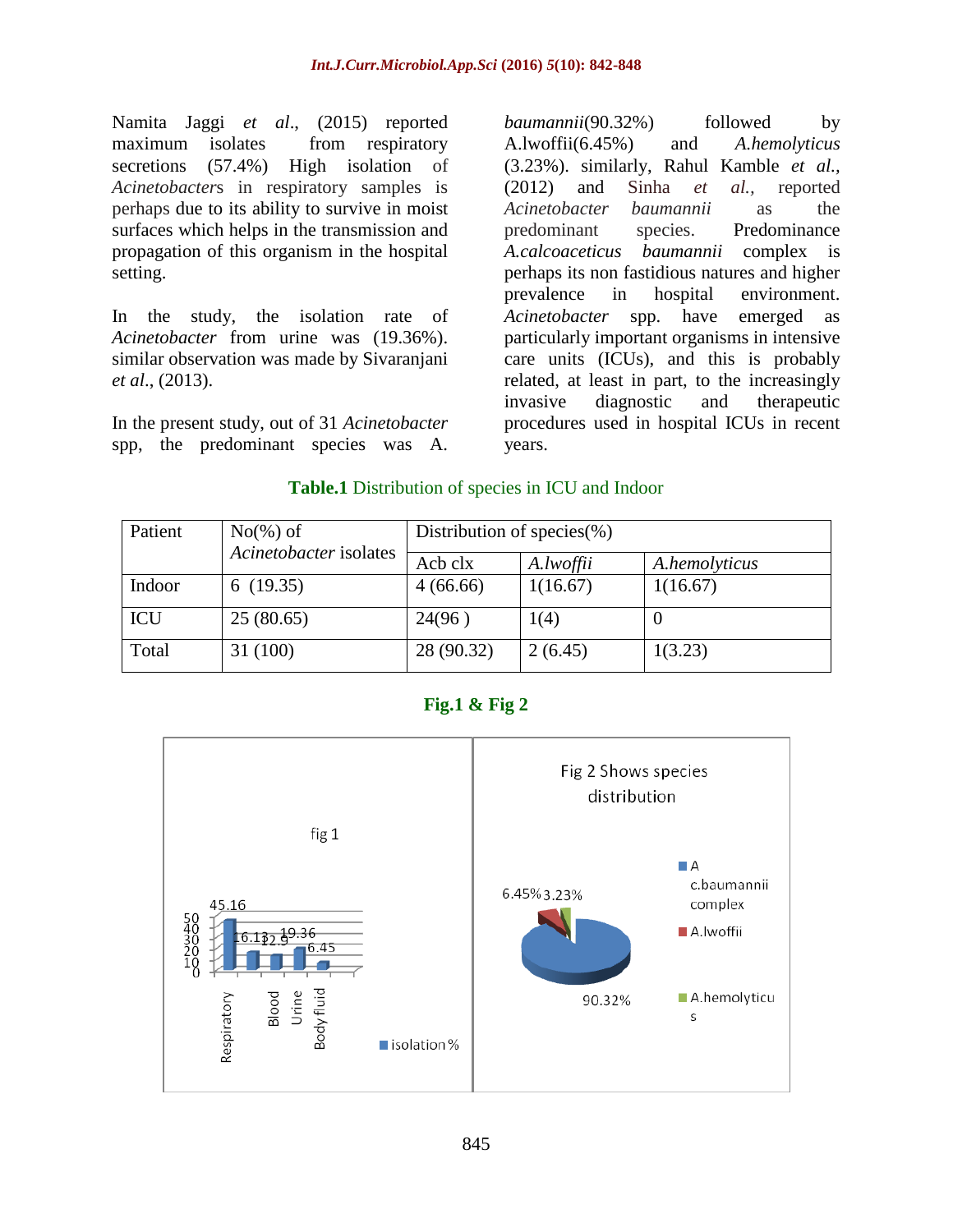

In the present study, *Acinetobacter* species isolated from patients in ICU most frequently (80.65%) and Similarly by Sharma *et al*., (2015) found *Acinetobacter* isolates from ICU 71.5% cases. Muntasir Omer *et al.,* (2014) isolated *A. Baumannii* from ICU patients (72%).

It is observed in our study *A.calcoaceticus baumannii* complex were sensitive to Polymixin B (100%).Similar observation was seen in study done by Biglari *et al*., (2013) and Patwardhan *et al.,* (2003) reported *Acinetobacter* spp. were 100% sensitive to Polymixin B.

In the present study *Acinetobacter* sp showed susceptibility to colistin (93.55%). Study conducted by Jaggi *et al.,* reported susceptibility of colistin 98.8%. But Dash *et al.,* (July 2010) reported susceptibility of colistin 100%.

In our study resistance was seen with Piperacillin tazobactum (71.43%).similarly, Chakraborty *et al.,* (2011) reported resistance to Piperacillin/ tazobactam, (82.9%). This can be explained by great diversity of chromosomal and plasmidmediated enzymes.

*A.lwoffii*(2) and (1) *A.hemolyticus* were sensitive to polymixin B, Tigecycline and Minocycline (100%) similar with Prasantha *et al*., (2004).

In conclusion, after analyzing it was concluded that *Acinetobacter* isolates constitute 3.49% with a highest isolation from ICUS (80.65%). Hospital strains of *Acinetobacter* showed resistant to commonly used antibiotics. The increasing antibiotic resistant trend reflects the extensive usage of antibiotics in hospitals and its propensity to acquire antibiotic resistance.

In our study *Acinetobacter* spp were only 100% sensitive to Polymixin B followed by colistin 92.85%. Highest resistance seen with Piperacillin tazobactum71.43% So, it is essential to implement infection control measures and antibiotic control strategy in hospitals to prevent multidrug resistance by regular analysis of antibiogram of *Acinetobacter* species. So that an effective empirical drug regime can be tailored to prevent drug resistance and thus the morbidity and mortality in Hospital acquired infection.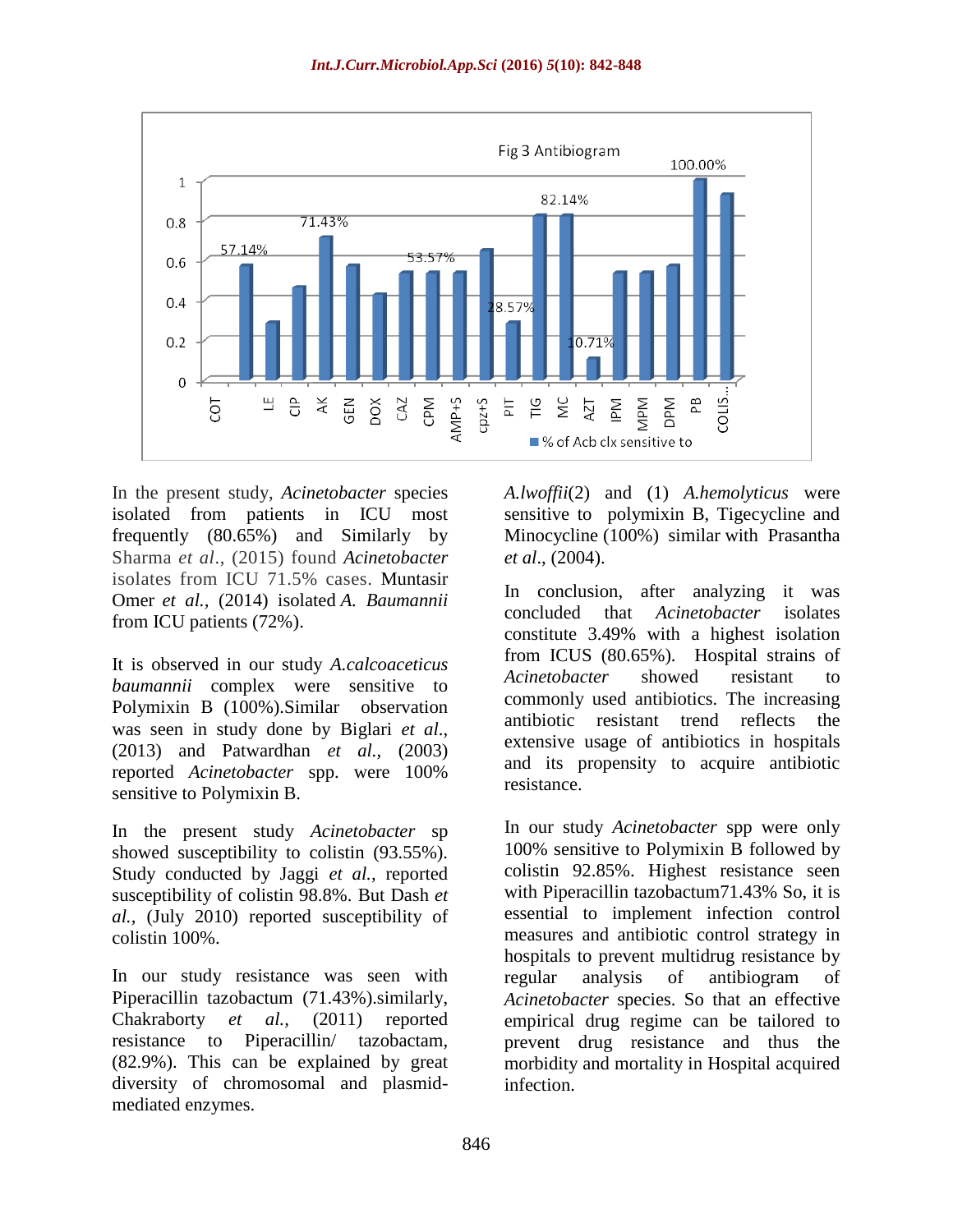# **Acknowledgement**

We owe our great thanks to DBT, Tezpur for financial support in our study.

# **References**

- Bergogne-Berezin, E., Towner, K.J. 1996. *Acinetobacter* spp. As nosocomial pathogens: microbiological, clinical and epidemiological features*. Clin. Microbiol. Rev., 9*: 148-65.
- Biglari, S., Hanafiah, A., Ramli, R., Rahman, M.M., Khaithir, T.M.N. 2013. Clinico-epidemiological nature and antibiotic susceptibility profile of *Acinetobacter* species. *Pak. J. Med. Sci.,* 29(2): 469-473.
- Chakraborty, B., Banerjee, D., Chakraborty, B. 2011. *Acinetobacter baumannii*: no more a choosy intruder. *Indian J. Med. Sci.,* 65(8): 344-348.
- David, L., Paterson, Samuel, I., Miller. 2012. Chapter 150, In: Harrison's Principles of Internal Medicine, 18<sup>th</sup> Edition, (Mc Graw Hill) Editors: Dan longo, Dennis Kasper, J. Larry Jameson, Anthony Fauci, Stephen Hauser, Joseph Loscalzo, Vol.1, pg 1258-1260.
- Dima, S., Kritsotakis, E.I., Roumbelaki, M., *et al*. 2007. Device-associated nosocomial infection rates in intensive care units in Greece. *Infect. Control Hosp. Epidemiol.,* 28: 602-5.
- Fournier, P.E., Richet, H. 2006. The epidemiology and controlof *Acinetobacter baumannii* in health care facilities. *Clin Infect. Dis.,* 42: 692-9.
- Lolans, K., Rice, T.W., Munoz-Price, L.S., Quinn, J.P. 2006. Multicity outbreak of carbapenem-resistant *Acinetobacter baumannii* isolates producing the Carbapenemase OXA40. *Antimicrob. Agents Chemother.,* 50: 2941-5.
- [Muktikesh Dash,](http://www.ncbi.nlm.nih.gov/pubmed/?term=Dash%20M%5Bauth%5D) [Sanghamitra Padhi,](http://www.ncbi.nlm.nih.gov/pubmed/?term=Padhi%20S%5Bauth%5D) [Swetlana Pattnaik,](http://www.ncbi.nlm.nih.gov/pubmed/?term=Pattnaik%20S%5Bauth%5D) [Indrani Mohanty,](http://www.ncbi.nlm.nih.gov/pubmed/?term=Mohanty%20I%5Bauth%5D) and [Pooja Misra.](http://www.ncbi.nlm.nih.gov/pubmed/?term=Misra%20P%5Bauth%5D) 2013. Frequency, risk factors, and antibiogram of *Acinetobacter* species isolated from various clinical samples in a tertiary care hospital in Odisha, *India vicenna J. Med.,* 3(4): 97–102. doi: 10.4103/2231-0770.120501
- Munoz-Price, L.S., Robert, A., Weinstein. *Acinetobacter* Infection Current concepts. *N. Engl. J. Med.,* 358: 1271- 1281.
- Muntasir, I., Omer, Samia, A., Gumaa, Abdullatif, A., Hassan, Khaled, H., Idris, Osama, A., Ali, Mustafa, M., Osman, Mahmmoud, S., Saleh, Nagla, A., Mohamed, Mustafa, M., Khaled. 2015. Prevalence and Resistance Profile of *Acinetobacter baumannii* Clinical Isolates from a Private Hospital in Khartoum, Sudan. *American J. Microbiol. Res.,* vol.3, No 2, 76-79.
- Namita Jaggi, Pushpa Sissodia, Lalit Sharma. 2012. *Acinetobacter baumannii* isolates in a tertiary care hospital: Antimicrobial resistance and clinical significance, *J. Microbiol. Infect. Dis.,* 2(2): 57-63.
- Patwardhan, R.B., P.K. Dhakephalkar, K.B. Niphadkar, B.A. Chopade. 2008. A study on nosocomial pathogens in ICU with special reference to multiresistant *Acinetobacter baumannii* harbouring multiple plasmids, *Indian J. Med. Res.,* pp 178-187.
- Poonam Sharma, Yousuf Ul Ashir, Sarjiwan Kaur, Parmeet Kaur, Aruna Aggarwal. 2015. Emerging antimicrobial resistance and clinical relevance of *Acinetobacter* isolates in a tertiary care hospital of rural area of Punjab, India. *J. Microbiol. Antimicrobial. Agents,* 1(1): 8-12.